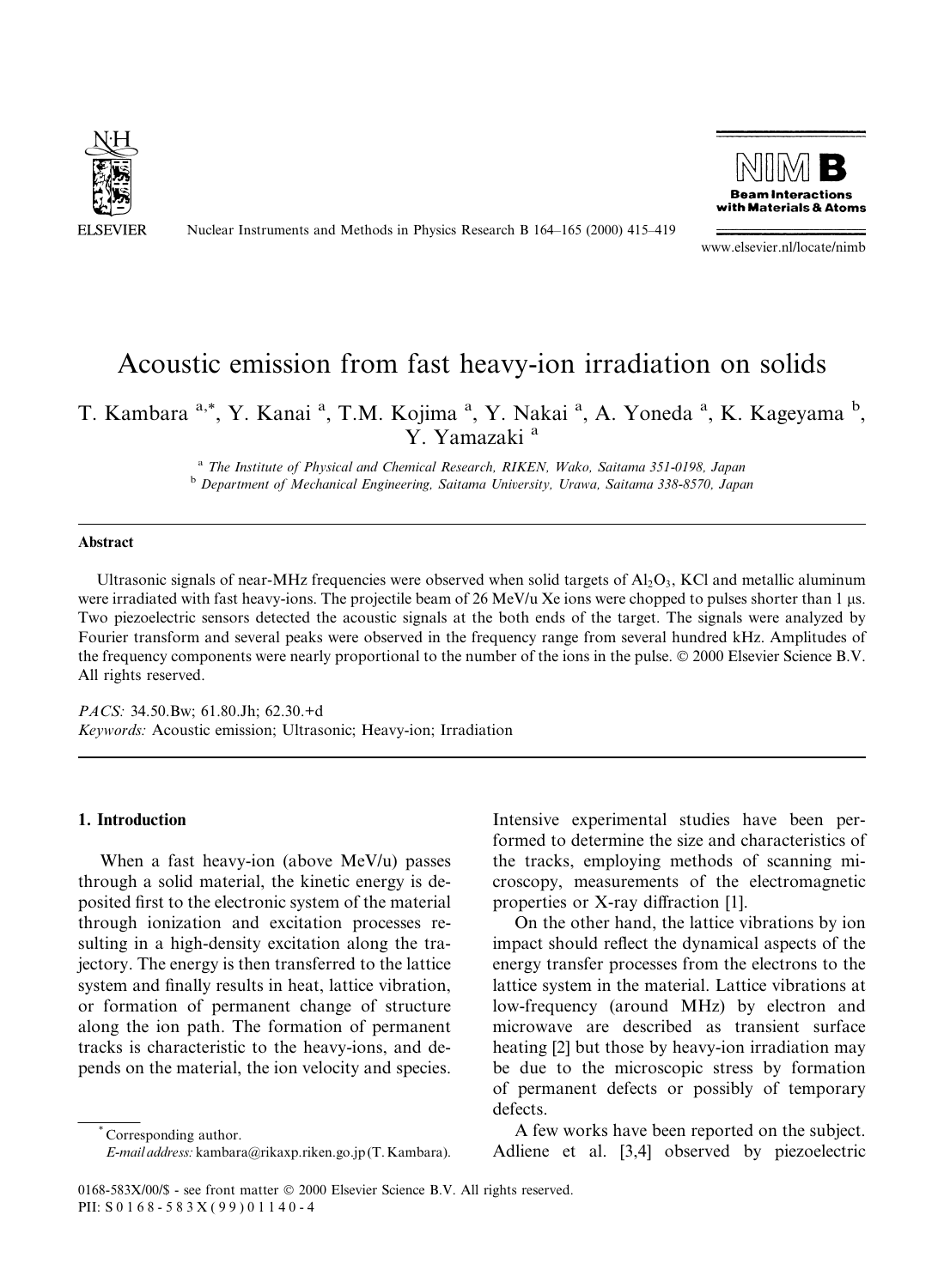transducers two types, continuous and burst, of acoustic-emission (AE) signals during implantation of  $50-150$  keV H-Ar ions. They suggested that the continuous AE was related to microstrain events like breakaway of dislocation from pinning points initiated by ions, whereas the burst AE was related to the formations of cracks. Teichert et al. [5] observed acoustic emission from Al sample irradiated by a 35 keV Ga-ion beam with spot size of 300 nm. These studies employed low-velocity ions where nuclear stopping was dominant.

Here we report the observation of acoustic emission up to a few MHz from solid materials by high-energy heavy-ion beam. Acoustic signals were observed from samples of metal, oxide and alkalihalide irradiated by short pulses of 26 MeV/u Xe ions. A motivation of this work was to study in real time the transient deformation caused by fast heavy-ions, which deposit the kinetic energy to the material by electronic stopping.

#### 2. Experiments

The experiments have been performed at the accelerator research facility of RIKEN. A Xe ionbeam was produced by an ECR ion source and was chopped to short pulses by a pulse-operated electric deflector and a sub-harmonic RF buncher. The width of the pulse was chosen shorter than 1 µs and the interval about  $10-30$  ms so that it was longer than the decay time of the elastic vibrations. The beam was then accelerated by a linear accelerator (RILAC) and a ring cyclotron (RRC) up to 26 MeV/u and was guided to an experimental beam line. The shortest pulse which we obtained consisted nearly of a single bunch with a length of 3 ns as shown in Fig. 1.

The experimental setup is schematically shown in Fig. 2. Before the target, the ions passed through two secondary-electron monitors; one for the microscopic time structure of the pulse (fast monitor) and the other for the measurements of ion intensity in the pulse (slow monitor). In the fast monitor, the ions passed through an Al foil and the secondary electrons were collected by an electrostatic field and amplified by a micro-channel plate (MCP). Because of the time focusing of the electrons by the



Fig. 1. Time structure of the ion-beam pulse measured by the fast monitor.



Fig. 2. Experimental setup.

collecting field and a fast rise time of the MCP, the time resolution of the system was about 1 ns, which was fast enough to resolve the microstructure of the beam bunch with a frequency of 28 MHz. The beam pulse structure in Fig. 1 was measured by the fast monitor. The highest peak has a width of about 3 ns. The additional periodical peaks with an interval of about 35 ns are microbunches which were not collected by the sub-harmonic buncher. In the slow monitor, the beam passed through three Al foils where the first and the third were biased to a positive voltage. A slow amplifier (with a shaping time of  $6 \mu s$ ) was connected to the secondaryelectron current pulse from the biased foils so that the output pulse height was proportional to the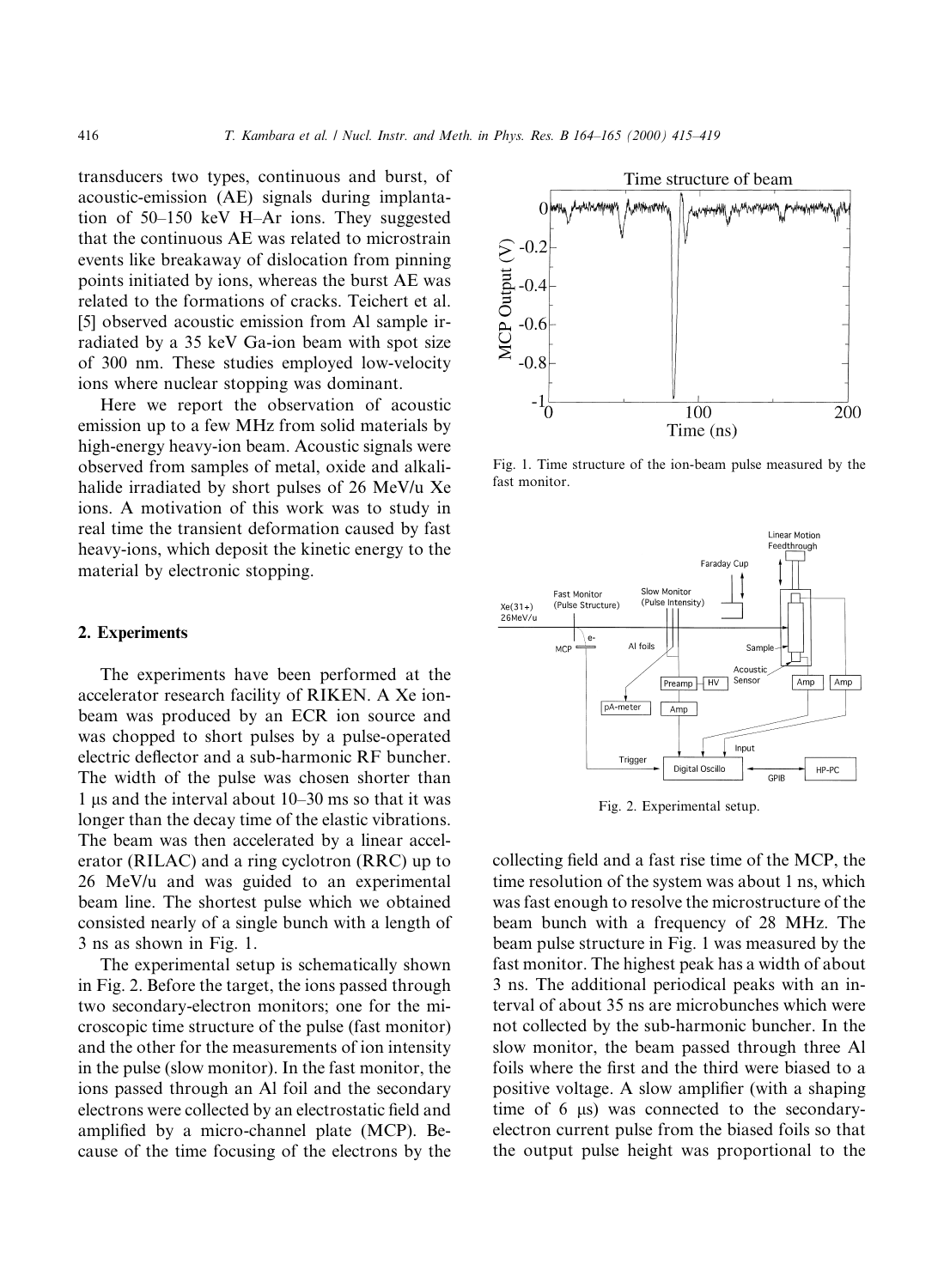number of the ions in the beam pulse. The middle foil was connected to a picoammeter. The pulse height was calibrated from the secondary electron current of the middle foil and the secondary electron current was compared with the ion-beam current at a Faraday cup downstream of the slow monitor. In the present measurements, the number of the ions in a pulse was estimated to be  $10^4$ – $10^5$ depending on the pulse width.

The beam was then guided to a vacuum chamber where the irradiated sample was mounted. The beam spot size on the sample was about  $4 \text{ mm} \times 4 \text{ mm}$ . The sample materials were single crystals of  $Al_2O_3$ , and KCl, and metallic polycrystalline Al with a common dimension; 40 mmlong, 10 mm-wide and 5 mm-thick. The ion-beam was incident to the sample on the long and wide plane. According to calculations with TRIM code the range of the ions in the samples is shorter than the sample size; about 170  $\mu$ m for Al<sub>2</sub>O<sub>3</sub>, 280  $\mu$ m for Al and 380 µm for KCl. Therefore all the ions were stopped in the material near the incident surface.

For the detection of ultrasonic signals, we used AE detection, which is widely applied for nondestructive inspection of materials. We have used two piezoelectric ultrasonic sensors equipped with head amplifiers (Fuji Ceramics, M304A). The sensor [6] is highly sensitive to longitudinal waves up to about 2 MHz and has the highest sensitivity at about 300 kHz. The long axis of the sample was 90° to the beam and the sensors at the both ends of the sample detected the acoustic signals propagating perpendicular to the beam direction. The sample and the sensors were mounted on a frame at the end of linear motion feedthrough. Therefore the distances between the beam spot and the sensors could be adjusted by moving the frame perpendicular to the beam direction. A digital oscilloscope recorded the acoustic signals and the signal of the slow monitor for each pulse of the incident beam.

#### 3. Results

Fig. 3 shows acoustic signals for samples of (a) metallic Al, (b) single crystal of  $Al_2O_3$  and (c)



Fig. 3. Acoustic signals for (a) metallic Al, (b) single crystal  $Al<sub>2</sub>O<sub>3</sub>$  and (c) single crystal KCl samples irradiated by a nearly single-bunch pulse of beam.

single crystal of KCl at almost the same ion-pulse intensity. The ion-beam consists of nearly a single bunch with pulse length of about 3 ns. The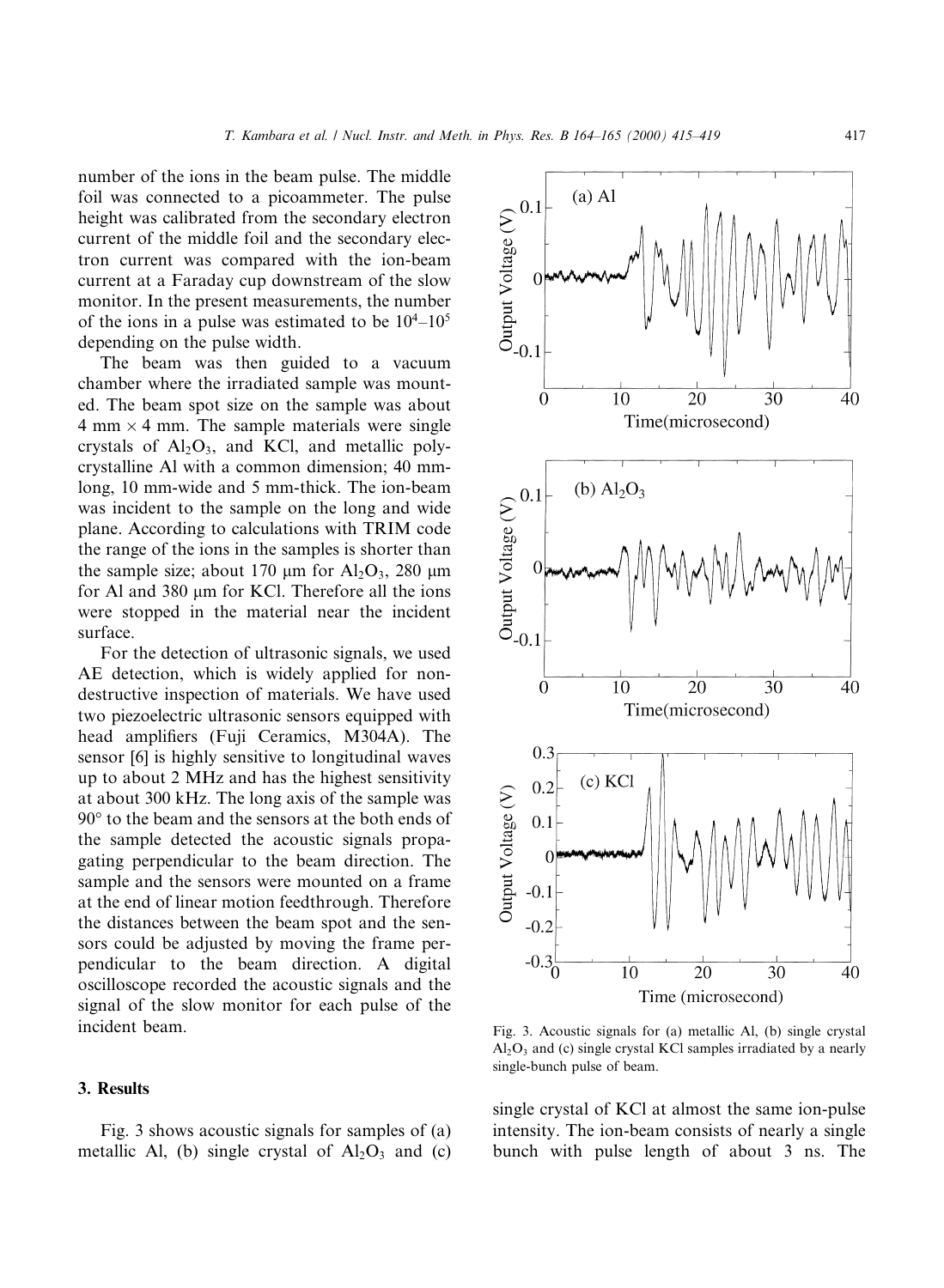acoustic signals have oscillatory structures with frequencies of hundreds of kHz. The frequency is dependent on the resonant vibration frequencies of the sample and the sensors. The acoustic signal for the  $Al_2O_3$  shown in Fig. 3(b) has the lowest amplitude; lower than that for the metallic Al whereas that for KCl shown in Fig. 3(c) has highest amplitude. The first peak of the signals of the single crystals is steep without structures and the shape is not dependent on the source-sensor distance. For metallic Al, the rising part of the first peak (at around  $10 \mu s$ ) has an additional structure as shown in Fig. 3(a). This structure changes its shape and its amplitude decreases quickly as the distance between the sensor and the source increases.

To obtain the signal-propagation velocity in the sample, we measured the arrival time of signals between the two sensors as function of the irradiation position, changing the sample position perpendicular to the beam. The time difference between the signals from the KCl single crystal changed by  $5.3 \mu s$  when the sample was moved by 12 mm. The signal-propagation velocity was estimated to be  $4.5 \times 10^3$  m/s. This is in good agreement with the speed of longitudinal wave, 4470 m/s, estimated from the modulus of elasticity. The same is true for the similar measurement on  $Al_2O_3$  single crystal where a propagation velocity of about  $10^4$  m/s was found.

We have studies the amplitude of the frequency components in the acoustic signal from the  $Al_2O_3$  sample as function of the ion-pulse intensity. For the measurements, we set the width of the beam pulse to about 600 ns to achieve a higher ion-pulse intensity and a better signal-tonoise ratio. We also varied the ion-pulse intensity in a wide range by a beam attenuator at the RILAC. The acoustic signals are analyzed by Fourier transformation. The amplitude spectrum has peaks around 0.3, 0.4 and 0.6 MHz. In Fig. 4 the amplitude of the Fourier component is plotted as a function of the ion-pulse intensity. The amplitudes of the Fourier components are found to be nearly proportional to the ion-pulse intensity, indicating a linear increase with the total energy deposited in the material.



Fig. 4. Amplitudes of the Fourier components of acoustic signals observed for  $A<sub>1</sub>, O<sub>3</sub>$  single crystal plotted vs the intensity of the ion-pulse.

#### 4. Summary

Acoustic signals with frequencies between 100 kHz and 1 MHz are detected by irradiation of Al, KCl and  $Al_2O_3$  by fast heavy-ions with pulse width between 3 and 600 ns. The waveform and amplitude is dependent on the material: The amplitude is higher for KCl single crystal followed by metallic Al and  $Al_2O_3$  single crystal. It suggests that the amplitude is possibly correlated to the hardness of the material. The leading edge of the signal from metallic Al has a structure, whose shape changes and the amplitude decreases quickly with the source-sensor distance. This structure is considered to result from very high frequency ultrasonic waves. No such structures are found for KCl and  $Al_2O_3$ . A Fourier transform of the signals shows that the amplitude of the acoustic signal is nearly proportional to the energy deposited by the ions.

#### Acknowledgements

The authors are obliged to Mr. H. Kumagai for supplying the fast monitor to observe the microscopic beam-pulse structure.